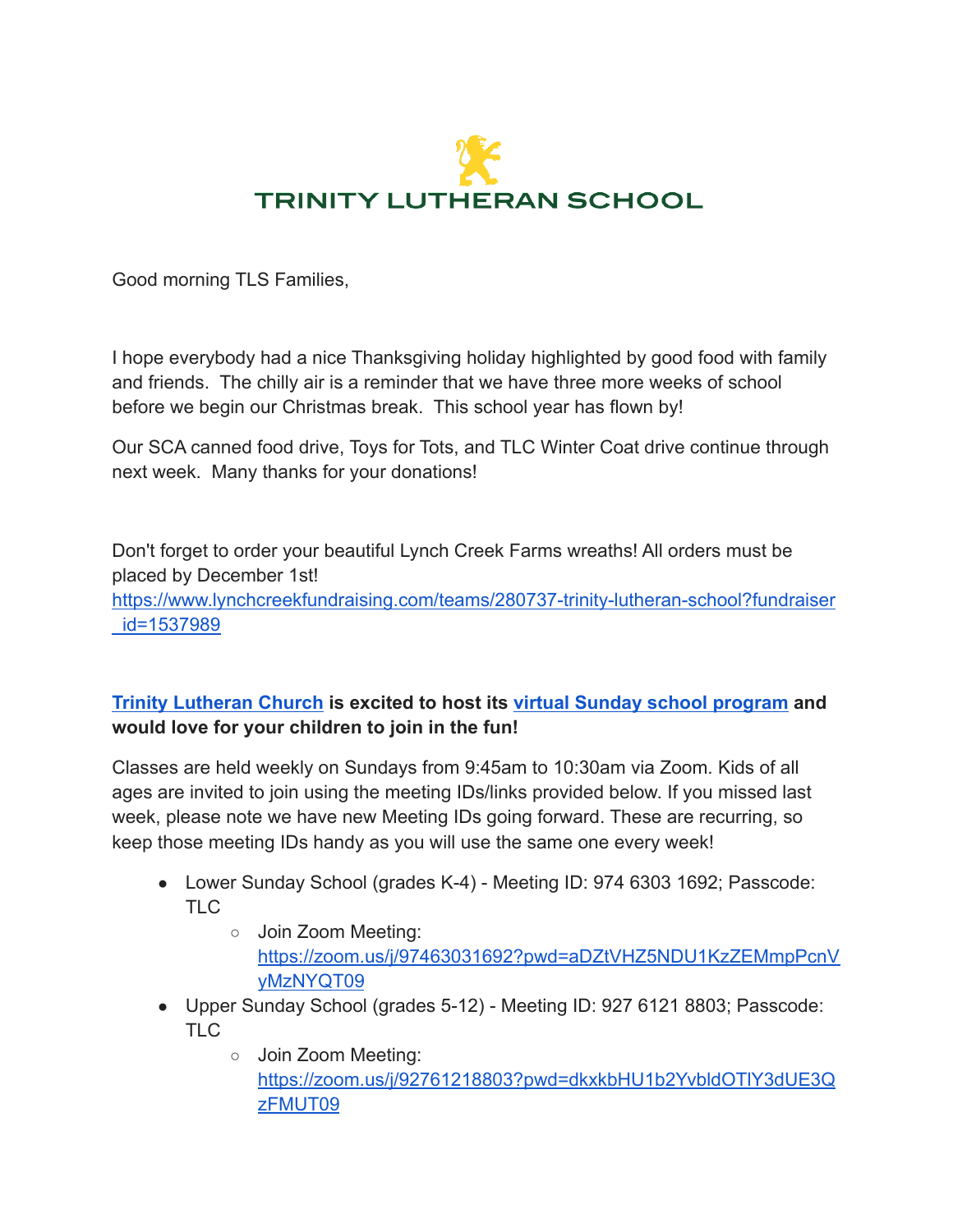Our classes will do Bible stories, discussions, songs, videos, and sometimes crafts. If there are special materials you will need for class we will have those available for pick up in the church office at the beginning of each month. We hope that many of you take advantage of this new opportunity to help us remain connected, be creative with our life together, and continue to learn and grow in faith.

If you have any questions, please do not hesitate to reach out to Pastor Tina (tina.melusky@gmail.com). We hope to see you on Sunday!

Enjoy the rest of your holiday weekend and safe travels to those of you who ventured outside the area. See you Monday!

Kevin

## **Monday November 29th**

SCA Canned Food Drive/Toys for Tots/TLC winter coat drive continues

TAG Day (to benefit HER Shelter in Portsmouth as chosen by 4th Grade)

BayPort Savings Day: 7:45-8 AM

Basketball practice: 3-3:45 PM

#### **Tuesday November 30th**

Giving Tuesday 2021

Basketball practice: 3-4:30 PM

Cheer Practice: 3-4:30 PM

#### **Wednesday December 1st**

Chapel: 3rd-8th: 8:10 AM/Preschool-2nd: 8:45 AM

December Fruit of the Spirit (Patience) at Chapel

## **Thursday December 2nd**

Basketball practice: 3-4:30 PM

Cheer practice: 3-4:30 PM